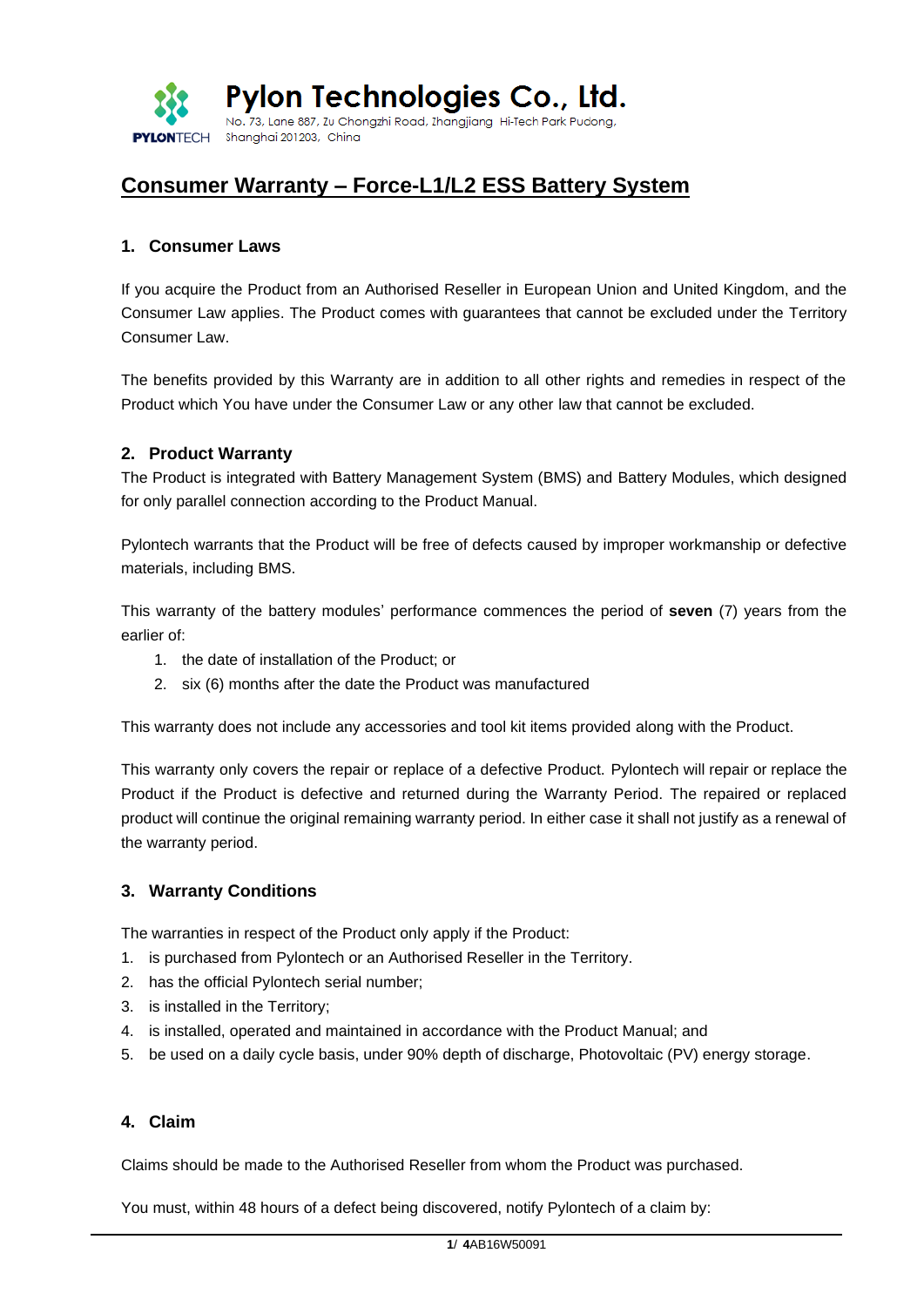

Pylon Technologies Co., Ltd.

No. 73, Lane 887, Zu Chongzhi Road, Zhangjiang Hi-Tech Park Pude PYLONTECH Shanghai 201203, China

- 1. if You registered the Product, completing the claim form on the Pylontech website; or
- 2. if You did not register the Product, completing the warranty card provided with the Product at the time of purchase and either emailing a copy to Pylontech at the below email address, or delivery or emailing the warranty card to the Authorised Reseller from whom the Product was purchased.

In order to claim under this Warranty, You must:

- 1. present the certificate of warranty declaration in its original form;
- 2. submit the invoice for the procurement of the Product indicating the date of delivery; and
- 3. provide the Pylontech system log data recorded by the Product as an indication of whether or not the Minimum Capacity has been achieved (but this would not be determative).

To make a claim to Pylontech directly, please contact:

**Address**: No. 73, Lane 887, ZuChongzhi Road, Zhangjiang Hi-Tech Park, Pudong, Shanghai; **Post Code**: 201203 **Telephone**: +86 2151317693 / +86 2151317697 **Fax**: +86 21-51317698 **Email**: [service@pylontech.com.cn](mailto:service@pylontech.com.cn)

Pylontech may contact You for further information regarding a defect. Pylontech may require You to complete root analysis testing of the Product to provide evidence supporting the claim. Final verification of the claim will be made by Pylontech.

If You dispute Pylontech's verification of the claim, the Product must be evaluated by the government certified testing lab or a certified 3rd party testing company. You will bear the cost of any 3rd party evaluation service charge (unless your claim is proven to be valid, in which case Pylontech will be responsible for the testing costs).

If any testing of the Product's capacity is required, the testing must occur in the following conditions

- a) The test is based on single Battery Module.
- b) The ambient temperature of the Battery Module must be 25℃±2℃
- c) The initial temperature of the Battery Module pods must be 25℃±1℃
- d) Constant voltage(54Vdc) constant current(14.8Amps) charge till all the cell voltage above 3.50Vdc or till charge current less than 1Amps.
- e) Constant voltage(44Vdc) constant current(14.8Amps) discharge till all the cell voltage below 2.90Vdc or till discharge current less than 1Amps.

If the Product is no longer available, Pylontech may, at its discretion, replace the Product with a refurbished product or different product or parts with equivalent functions and performance according to the latest technical information available.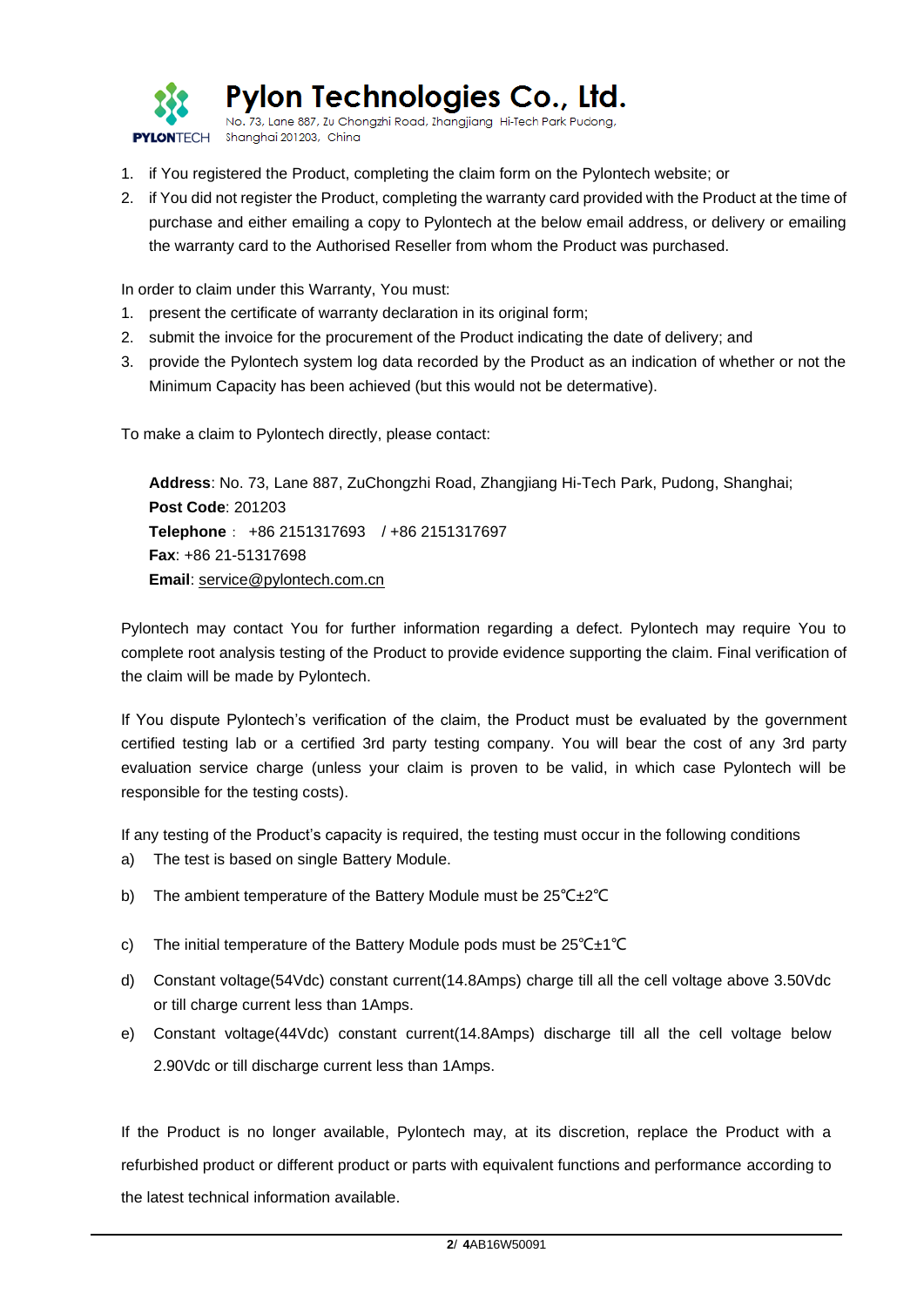

Pylon Technologies Co., Ltd.

No. 73, Lane 887, Zu Chongzhi Road, Zhangjiang Hi-Tech Park Pudong, PYLONTECH Shanghai 201203, China

The Battery Module has a time value replacement guarantee for a period of 10 years. In this case, if the Battery Module is defective, the time value of the batteries is replaced. The fair value is calculated on the basis of a linear depreciation over a period of 10 years. That means a minimum of 80% of the usable capacity over a period of 10 years.

### **5. Exclusions of Warranty**

To the extent permitted by law, Pylontech excludes all liability for the Product to the extent that any damage or defect has been caused or contributed to by the following:

- 1. Inverter/PCS (power converting system)/EMS failure;
- 2. The Product being installed with inverters/PCS/EMS which have not been certified by Pylontech;
- 3. The Product being installed in an outdoor environment without avoid of direct sunlight and frost;
- 4. Battery has not been installed or operated properly according to the Product Manual;
- 5. You treat the Product improperly, negligently or in any other inappropriate way, including using the Product outside the recommended environment, temperature and humidity condition in accordance with the Product Manual;
- 6. transportation, including but not limited by dropping, trampling, deforming, impacting, or spearing with a sharp item;
- 7. storage, installation, commissioning, modification or repair of the Product that has been performed by a person other than Pylontech or a Pylontech's certified installer;
- 8. abuse, misuse, negligence, accidents or force majeure events, including but not limited to lightning, flood, fire, extreme cold weather, or other events outside the reasonable control of Pylontech;
- 9. any attempt to extend or reduce the life of the product without written confirmation from Pylontech, whether by physical means, programming or others;
- 10. water, conductive dust or corrosive gas;
- 11. the Product has been connected with different type battery modules;
- 12. failure to install, operate or maintain the product in accordance with the Product Manual;
- 13. normal wear and tear or deterioration, or superficial defects, dents or marks that impact the performance of the Product; and
- 14. theft or vandalism of the Product or any of its components.

## **6. General provisions**

This warranty is subject to the law of the Territory.

If any provision in this document is unenforceable, illegal or void or makes this document or any part of it unenforceable, illegal or void, then that provision is severed and the rest of this document remains in force.

If any provision in this document is unenforceable, illegal or void in 1 jurisdiction but not in another jurisdiction or makes this document or any part of it unenforceable, illegal or void in 1 jurisdiction but not in another jurisdiction, then that provision is severed only in respect of the operation of this document in the jurisdiction where it is unenforceable, illegal or void.